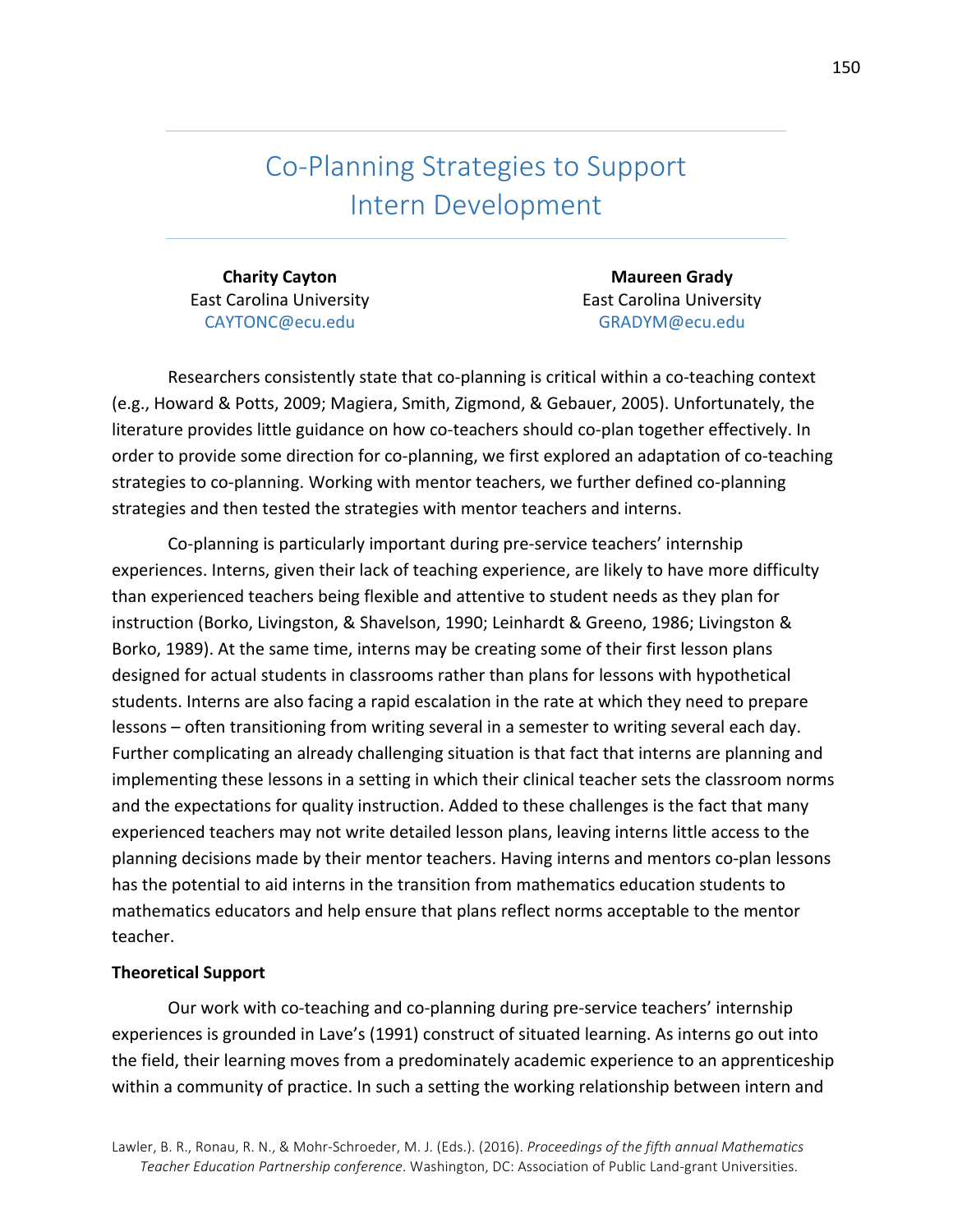mentor teacher becomes a major determining factor in the intern's ability to participate productively and collaboratively in the practice of classroom teaching. In our work we consider ways to expand traditional visions of this working relationship between intern and mentor, envisioning mentor and intern as collaborators in classroom planning and instruction.

### **Connections to the MTE Partnership**

The purpose of the Mathematics Teacher Education (MTE) Partnership is to improve secondary mathematics teacher education. Internship experiences are a critical component of teacher education. The range of experiences during the internship may be described as an iterative cycle that encompasses observing, planning, teaching, assessment, and reflection. In our past experiences working with clinical placements, the implementation of this cycle has taken a very traditional route where the intern is provided with a set of course standards, a pacing guide, and possibly their mentor's instructional resources, and they are charged to create a lesson plan independently. The mentor critiques this lesson plan once it is written. Frequently this lesson plan does not meet the mentor's expectations for quality instruction; the intern then scrambles to revise the lesson plan based on the mentor's critique. If the lesson plan is still not adequate, the planning and critique process is repeated. Eventually, the lesson plan is approved, and the intern has survived the planning cycle. However, there may now be insufficient time to reflect on the planning cycle and conceptualize quality instruction. Then the cycle begins again.

In an effort to produce more effective secondary mathematics teachers, we now emphasize a 1:1 co-teaching model that emphasizes feedback and reflection throughout the iterative cycle described above. Rather than being sent off to plan in isolation, the mentor and intern plan together, each bringing his or her individual knowledge and skill to the planning process. Planning decisions are made with the goal of optimizing student learning; instructional strategies (including co-teaching strategies) are selected appropriately; and, together, the mentor and intern reflect about instruction and the effect on student learning. Throughout this process the intern assumes an increasing responsibility for planning and instruction as the internship progresses but, unlike the "sink or swim" paradigm presented above, interns are provided with continual support.

### **Description of the ECU Project**

The mathematics education program at East Carolina University has been involved with co-teaching since the fall of 2013. Throughout this process we have been working with the MTE Partnership within the Clinical Experiences Research Action Cluster (RAC). As part of the Clinical Experiences RAC, we have been involved with the co-planning/co-teaching sub-RAC. Despite yearly trainings related to co-teaching, our clinical teachers and interns reported continued difficulty with exactly how to co-plan together and effectively increase the interns'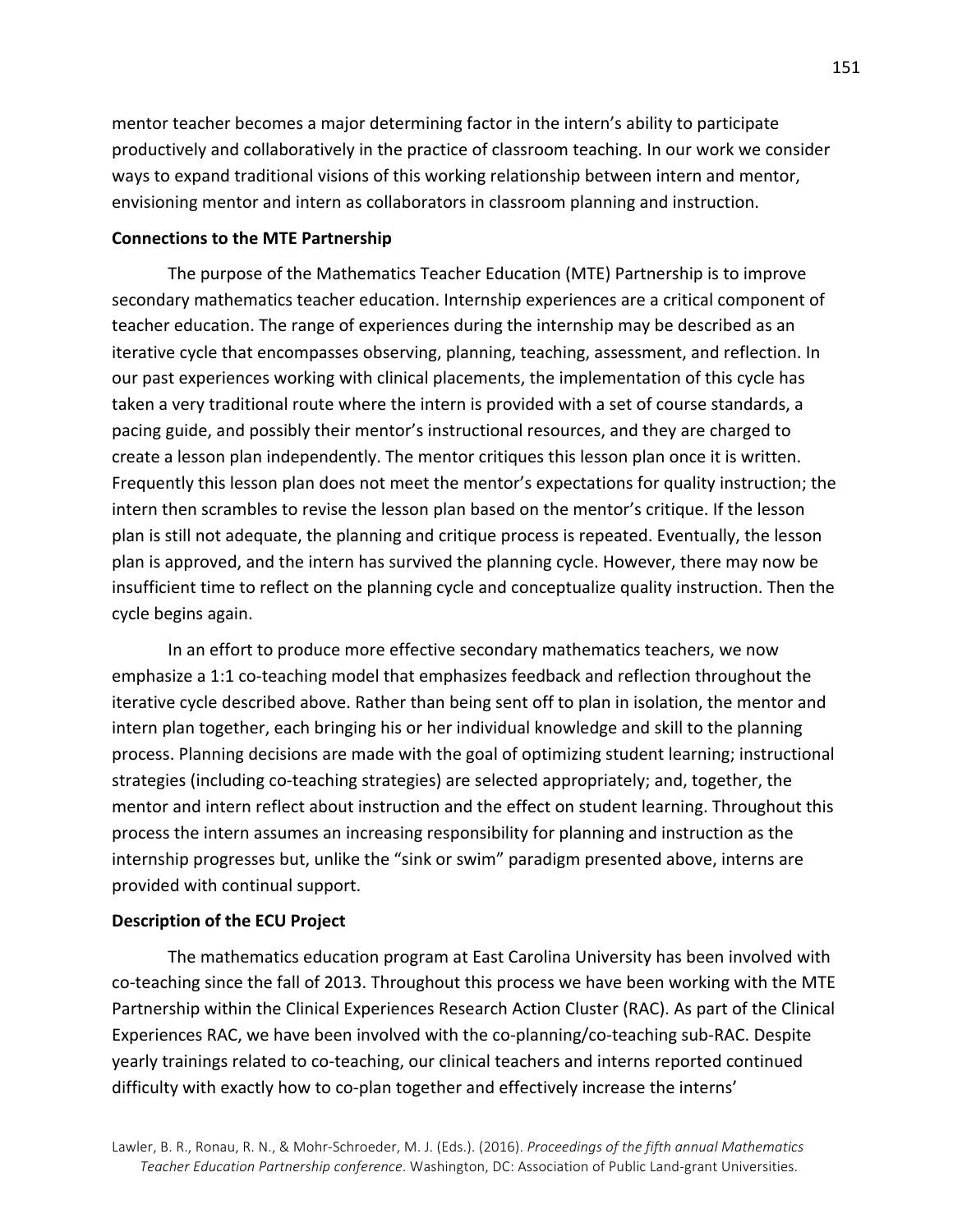responsibility for planning and instruction. Our solution to this issue was to draw upon our combined experience teaching high school mathematics and supervising high school mathematics internships to draft six specific co-planning strategies.

Bacharach, Heck, & Dahlberg (2010) and Murawski & Spencer (2011) outline specific coteaching practices that have successfully supported mentor teachers' in shifting from the traditional student teaching model to a co-teaching model. Analogous to these co-teaching practices, our goal was to develop specific co-planning practices for mentor teachers and interns to use for effective co-planning. We began this process by translating several coteaching strategies into a similar collaboration process for co-planning. For example, we thought about what the One Teach, One Assist co-teaching strategy would look like for coplanning, which resulted in the One Plans, One Assists co-planning strategy. After defining each strategy we worked with mentor teachers to further refine them and pilot them with mentor teachers and interns. The resulting six co-teaching strategies are described in Table 1.

These strategies parallel the co-teaching strategies, but are not intended to be paired with any specific co-teaching strategy. They also should not be viewed as hierarchical, although some strategies require a more established relationship and rapport between the clinical teacher and intern than others. Consequently, some strategies are best used earlier or later in the internship experience. Similar to co-teaching strategies they should be utilized to best meet the needs of the clinical teacher and intern in effectively designing instruction to support student learning.

## **Methods Used to Address the Issue**

Our first Plan, Do, Study, Act (PDSA) cycle (Bryk, Gomez, Grunow, & LeMahieu, 2015) spanned the academic years 2014-2015 and 2015-2016. We developed training materials for co-planning and co-teaching, and conducted professional development with our clinical teachers and interns. Based on focus group interview feedback from 2014-2015, we revised our materials to include more activities focused on implementation of the co-planning strategies between clinical teachers and interns during the professional development. During the 2015-2016 academic year we were able to pilot data collection related to implementation of coplanning and co-teaching strategies. We were interested to learn if clinical teachers and interns were using the co-planning strategies.

These co-planning strategies are currently theoretical constructs that describe specific ways that clinical teachers and interns can operationalize the co-planning process. We have seen promising anecdotal data from classroom observations and exit surveys completed by clinical teachers and interns during the first PDSA cycle, and we are using this information to implement more strategic and focused data collection and analysis for our second PDSA cycle.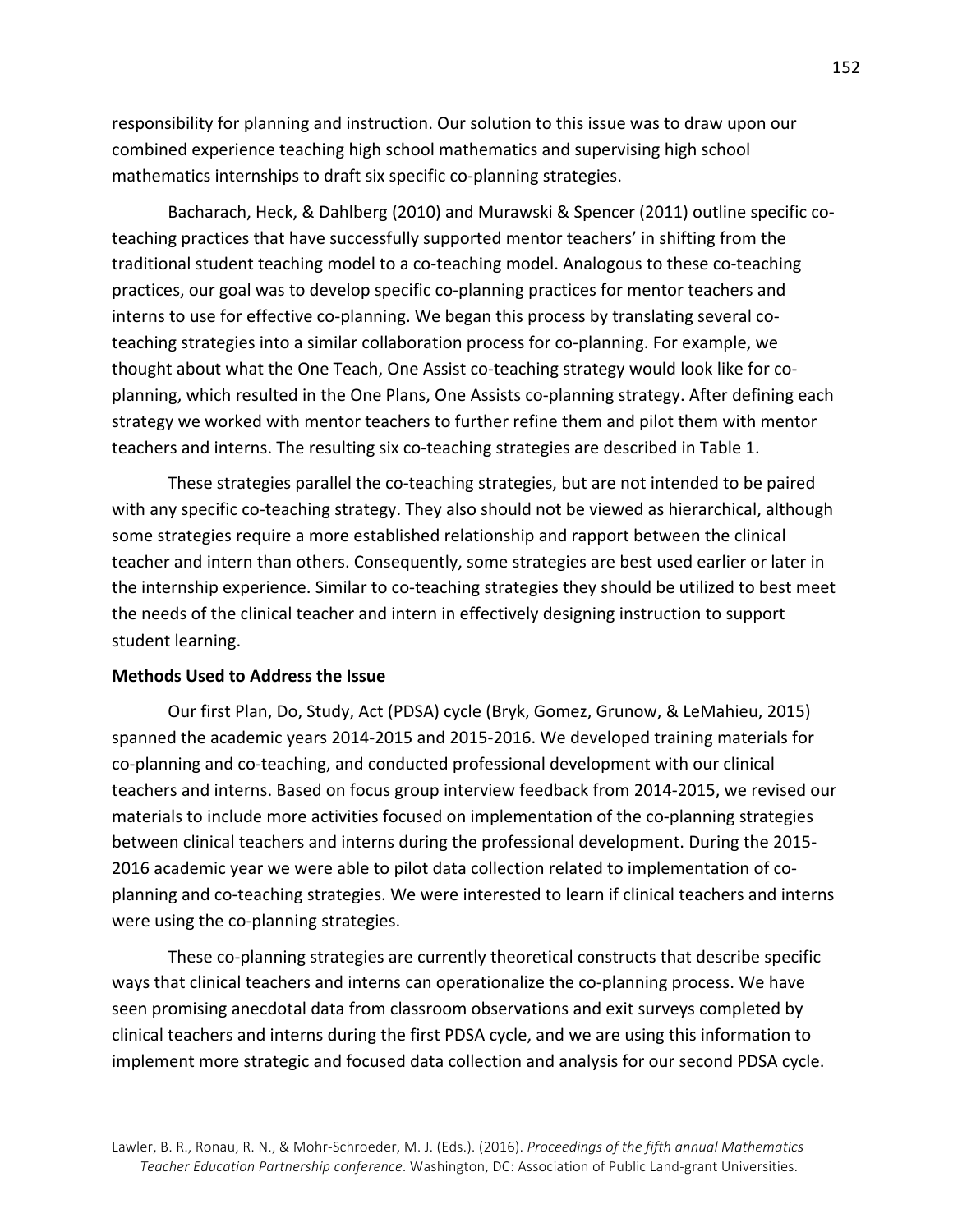Table 1. *Co-Planning Strategies*

| <b>Co-Planning</b><br><b>Strategy</b> | <b>Description</b>                                                                                                                                | <b>Adapted Co-</b><br><b>Teaching Strategy</b> |
|---------------------------------------|---------------------------------------------------------------------------------------------------------------------------------------------------|------------------------------------------------|
| One Plans, One<br><b>Assists</b>      | Each co-teacher brings a portion of the lesson, although<br>one clearly has the main responsibility. The team works<br>jointly on final planning. | One Teach, One<br>Assist                       |
| <b>Partner Planning</b>               | Co-teachers take responsibility for about half of the<br>components of the lesson plan. Then they complete the<br>plan collaboratively.           | <b>Station Teaching</b>                        |
| One Reflects, One<br>Plans            | One co-teacher thinks aloud about the main parts of the<br>lesson and the intern writes the plan.                                                 | Alternative<br><b>Teaching</b>                 |
| One Plans, One<br>Reacts              | One co-teacher plans and the other provides feedback on<br>the plan.                                                                              | One Teach, One<br>Observe                      |
| <b>Parallel Planning</b>              | Each member of the co-teaching team develops a lesson<br>plan and the two bring them together for discussion and<br>integration.                  | <b>Parallel Teaching</b>                       |
| <b>Team Planning</b>                  | Both teachers actively plan at the same time and in the<br>same space with no clear distinction of who takes<br>leadership.                       | <b>Team Teaching</b>                           |

#### **Results**

Our first PDSA cycle was considered a pilot study, and we received positive indications that clinical teachers and interns were using the co-planning strategies to design instruction. In the words of one clinical teacher,

We participated in co-planning activities where I provided the lessons and the intern provided the activities, as well as where she provided the lesson and I provided the activities. We developed thinking maps together during co-planning sessions. She created full lessons that I provided input on. We determined together the roles for co-teaching. (PDSA cycle 1, Mentor Exit Survey, 2016)

This quote does not cite a specific co-planning strategy by name, but when compared to the definitions from Table 1, there is evidence of *One Plans, One Assists/Partner Planning*, One *Plans, One Reacts*, and *Team Planning*.

Interns also noted successful use of the co-planning strategies. According to one intern,

At first she [the clinical teacher] was the main planner and teacher. She told me what she did, how she did it, and her thought process. When I took over, she assisted me. She helped me think through planning and what my students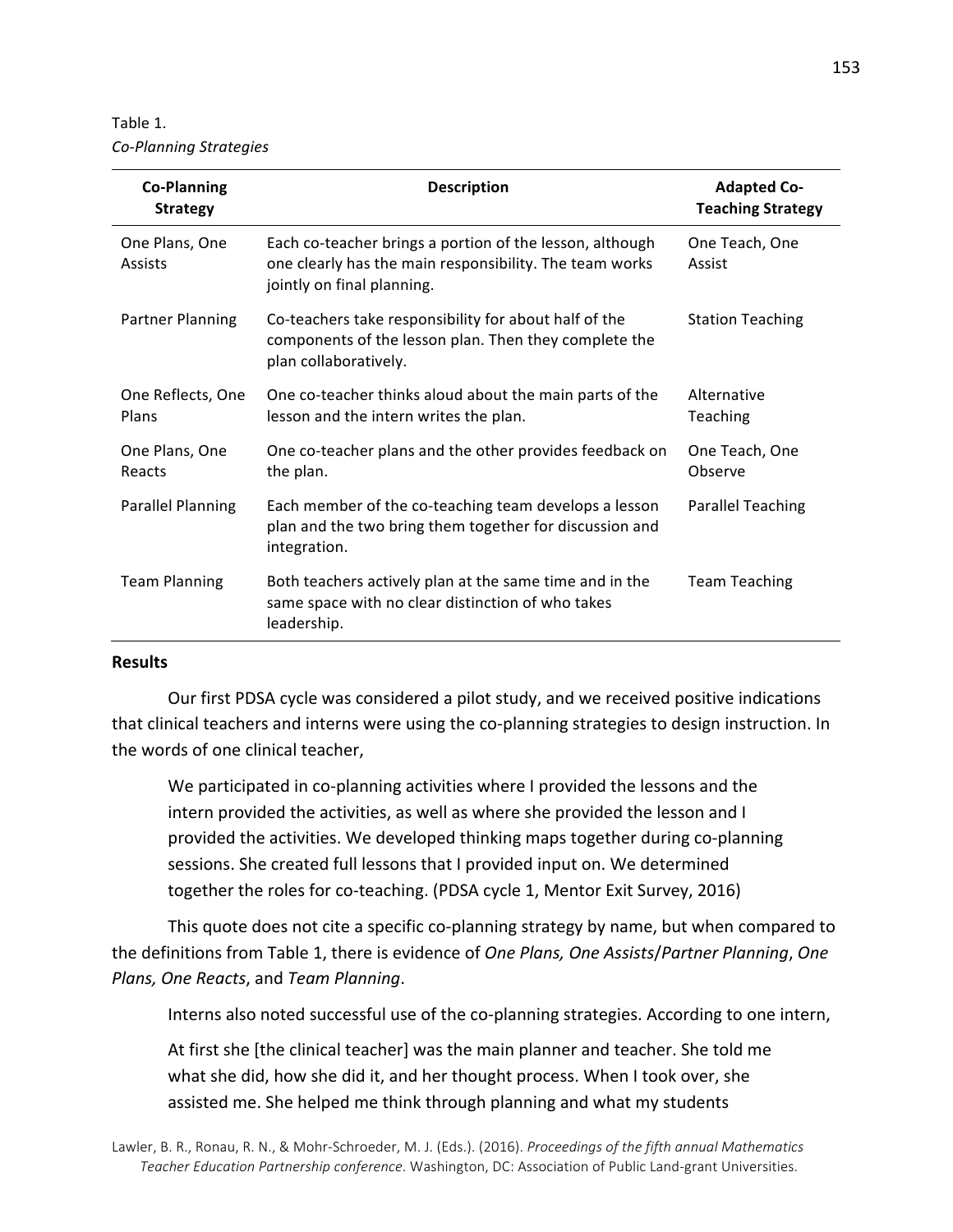needed to know and how I should deliver it. (PDSA cycle 1, Intern Exit Survey, 2016)

This quote suggests the use of *One Plans, One Assists* along with *One Reflects, One Plans* with the role of the clinical teacher and intern transitioning as the internship progressed. The intern also highlights the criticality of the clinical teacher making explicit for the intern the implicit decision-making process during planning and instruction.

# **Impact on local partnership**

The quotes above illustrate that clinical teachers and interns not only utilized specific co-planning throughout the internship, but also noted the benefits of co-planning for themselves and their students. As a result of our work with the MTE Partnership and within our program area at East Carolina University, the co-planning strategies are now embedded in our College of Education co-teaching training across all program areas. These strategies have also been shared with our sub-RAC, and we are now refining the training materials for wider dissemination with our RAC and the MTE Partnership at large.

# **Contribution to MTE Partnership**

Two member institutions of our sub-RAC have invited us to conduct workshops for their clinical teachers and interns. In October 2105 and July 2016, Dr. Cayton and Dr. Grady visited the University of South Florida in Tampa to work with Dr. Ruthmae Sears and the Helios STEM Middle School Residency Program (www.usf.edu/education/research/anchin/teacherinitiatives/preservice-teachers/helios-ms-stem-residency.aspx). We were joined by Dr. Patti Brosnan (Ohio State University) to conduct a one-day workshop for co-planning and co-teaching with clinical teachers and interns for middle grades math and science. In August 2016, we worked with Dr. Jennifer Oloff-Lewis and the Residency in Secondary Education program (www.csuchico.edu/soe/rise) at California State University-Chico. Here we worked with secondary clinical teachers and residents across content areas on implementing the six coplanning strategies mentioned above. As a result of our work at CSU-Chico, we are developing an online module for co-planning that will complement the online co-teaching module currently utilized in the RISE program. The goal is for these CPCT training modules to be made widely available to MTE Partnership schools and beyond.

## **Next steps**

We are currently in our second PDSA cycle (2016-2017) utilizing the co-planning strategies. Based on the first cycle, we have revised our data collection tools to align with our updated research questions:

- To what extent does the training influence implementation of CPCT?
- To what extent is CPCT being implemented?